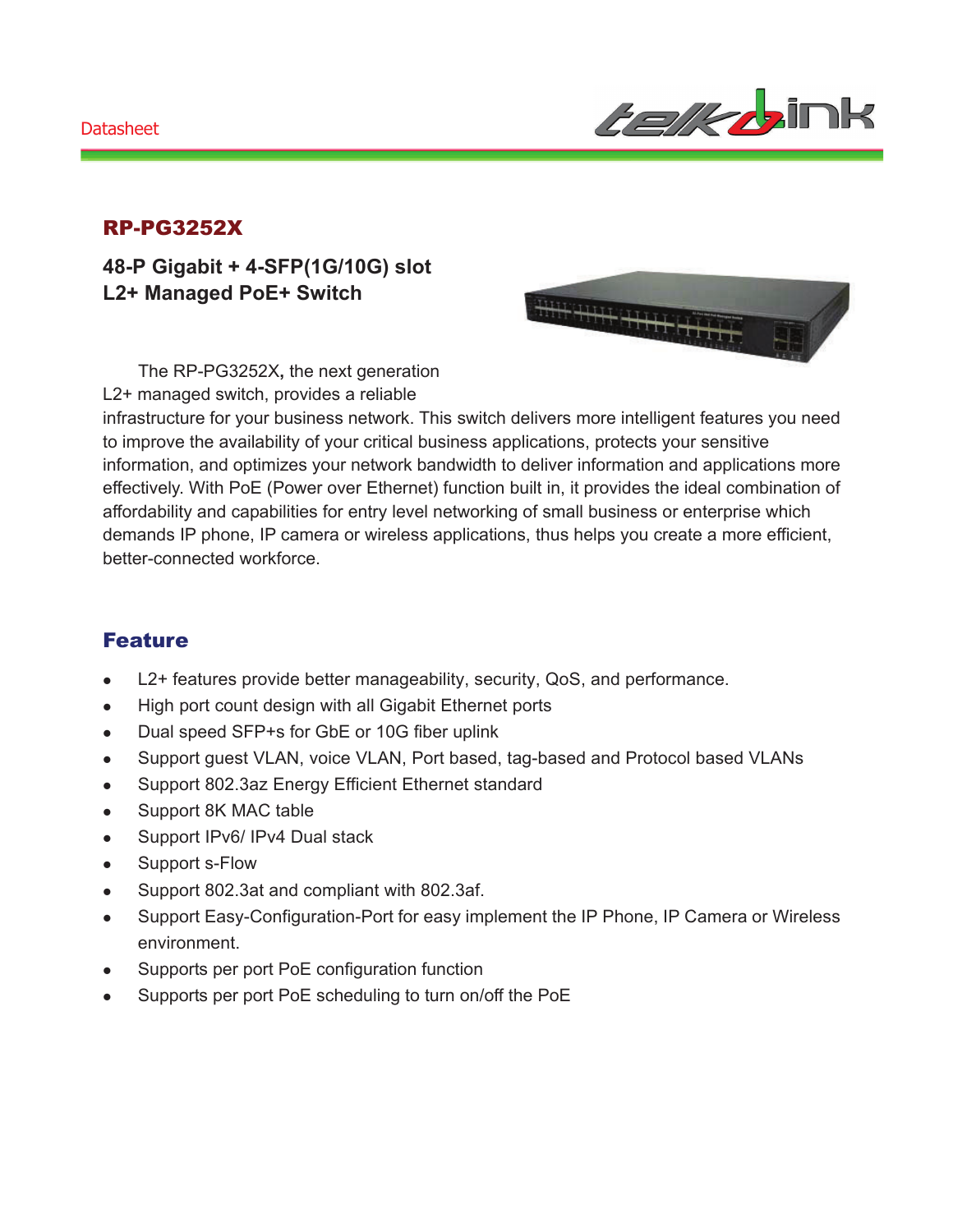# Specification

| <b>Standards</b>              | • IEEE 802.3 10Base-T Ethernet (twisted-pair copper)                            |
|-------------------------------|---------------------------------------------------------------------------------|
|                               | IEEE 802.3u 100Base-TX Ethernet (twisted-pair copper)                           |
|                               | IEEE 802.3ab 1000Base-T Ethernet (twisted-pair copper)                          |
|                               |                                                                                 |
|                               | IEEE 802.3z 1000Base-SX/LX Ethernet                                             |
|                               | IEEE 802.3at PoE                                                                |
|                               | • IEEE802.3az Energy Efficient Ethernet                                         |
| Interface                     | • Port 1 to 48: RJ-45 10/100/1000 Mbps or 802.3af/at PoE                        |
|                               | Port 49 to 52: SFP (1G/10G) slots                                               |
|                               | • Console Port: RJ-45 console port                                              |
| <b>Switching capacity and</b> | • 130.94 mpps (Capacity in Millions of Packets per Second) (64-byte             |
| forwarding rate               | packets)                                                                        |
|                               | 176 Gbps (Switching Capacity in Gigabits per Second)                            |
| <b>Jumbo frames</b>           | • Frame sizes up to 9KB supported on Gigabit interfaces                         |
| <b>MAC Table</b>              | • Up to 32K MAC addresses                                                       |
| <b>Layer 2 Switching</b>      |                                                                                 |
| <b>Spanning Tree Protocol</b> | Standard Spanning Tree 802.1d<br>$\bullet$                                      |
| (STP)                         | Rapid Spanning Tree (RSTP) 802.1w                                               |
|                               | $\bullet$                                                                       |
|                               | Multiple Spanning Tree (MSTP) 802.1s                                            |
| <b>Trunking</b>               | Link Aggregation Control Protocol (LACP) IEEE 802.3ad<br>$\bullet$              |
|                               | Up to 26 groups                                                                 |
|                               | • Up to 8 ports per group                                                       |
| <b>VLAN</b>                   | Support for up to 4K VLANs simultaneously (out of 4096 VLAN IDs)                |
|                               | - Port-based VLAN                                                               |
|                               | ■ 802.1Q tag-based VLAN                                                         |
|                               | MAC-based VLAN                                                                  |
|                               | • Management VLAN                                                               |
|                               | - Private VLAN Edge (PVE)                                                       |
| <b>Voice VLAN</b>             | • Voice traffic is automatically assigned to a voice-specific VLAN and          |
|                               | treated with appropriate levels of QoS                                          |
| <b>Generic VLAN</b>           | • Protocols for automatically propagating and configuring VLANs in a            |
| <b>Registration (GVRP)</b>    | bridged domain                                                                  |
| <b>DHCP Relay (Layer 2)</b>   | Relay of DHCP traffic to DHCP server in different VLAN. Works with<br>$\bullet$ |
|                               | DHCP Option 82                                                                  |
| IGMP v1/v2/v3 snooping        | IGMP limits bandwidth-intensive multicast traffic to only the requesters;       |
|                               |                                                                                 |
|                               | supports 1024 multicast groups (source-specific multicasting is also            |
|                               | supported)                                                                      |
| <b>IGMP Querier</b>           | IGMP querier is used to support a Layer 2 multicast domain of<br>$\bullet$      |
|                               | snooping switches in the absence of a multicast router                          |
| <b>IGMP Proxy</b>             | • Support IGMP Proxy                                                            |
| MLD v1/v2 snooping            | Deliver IPv6 multicast packets only to the required receivers                   |
| <b>Security</b>               |                                                                                 |
| <b>Secure Shell (SSH)</b>     | SSH secures Telnet traffic in or out the switch, SSH v1 and v2 are              |
| <b>Protocol</b>               | supported                                                                       |
| <b>Secure Sockets Layer</b>   | SSL Support: Encrypts the http traffic, allowing advance secure access          |
| (SSL)                         | to the browser-based management GUI in the switch                               |
| <b>IEEE 802.1X</b>            | • IEEE802.1X: RADIUS authentication, authorization and accounting,              |
|                               |                                                                                 |
|                               |                                                                                 |
|                               | MD5 hash, guest VLAN, single/multiple host mode and single/multiple             |
|                               | sessions                                                                        |
|                               | Supports IGMP-RADIUS based 802.1X<br>Dynamic VLAN assignment                    |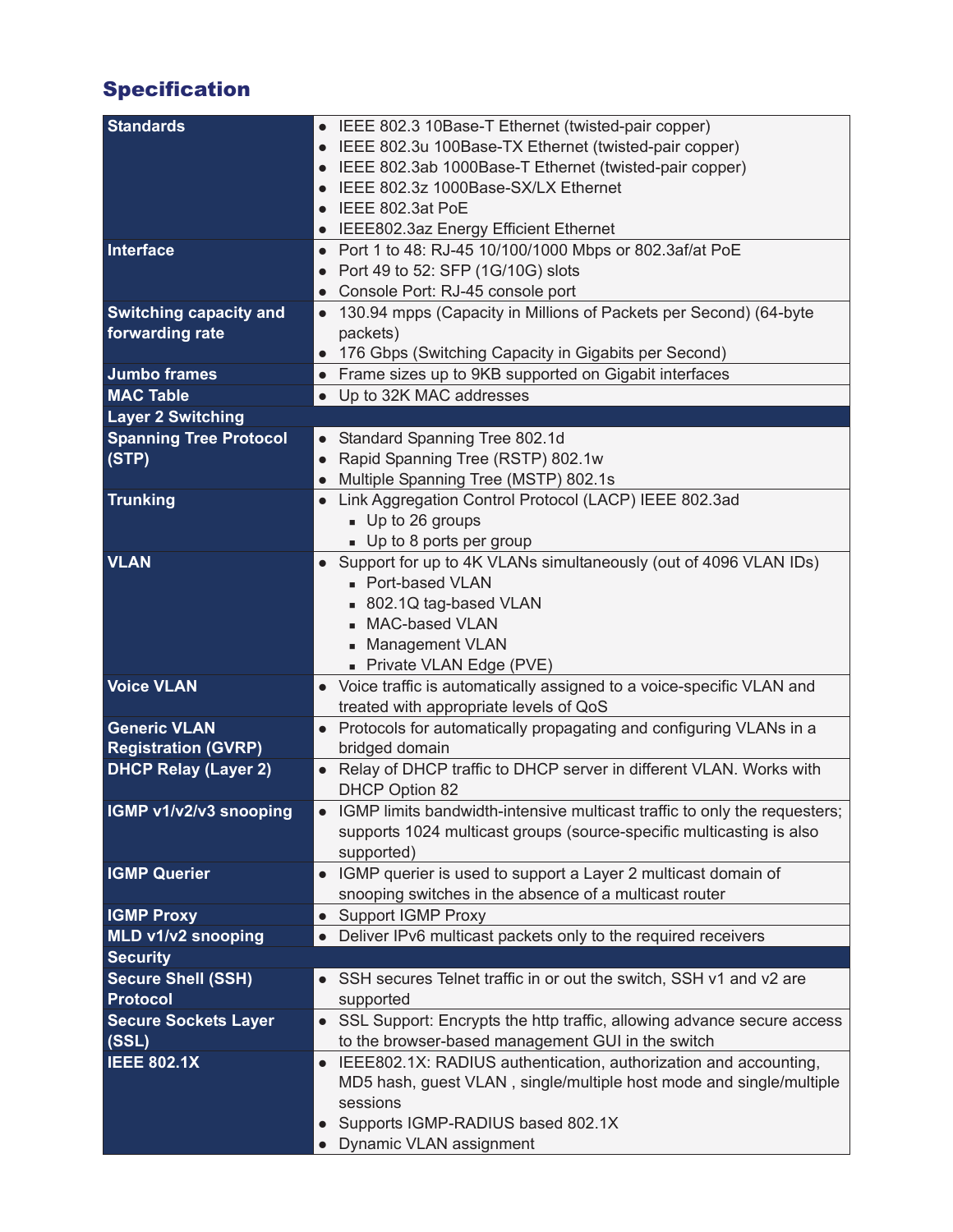| <b>Layer 2 isolation Private</b> |           | • PVE (also knows as protected ports) provides L2 isolation between                            |
|----------------------------------|-----------|------------------------------------------------------------------------------------------------|
| <b>VLAN Edge (PVE)</b>           |           | clients in the same VLAN. Supports multiple uplinks                                            |
| <b>Port Security</b>             |           | • Locks MAC Addresses to ports, and limits the number of learned MAC                           |
|                                  |           | addresses                                                                                      |
| <b>IP Source Guard</b>           |           | • Supports illegal IP address to access to specific port in the switch                         |
| <b>RADIUS/ TACACS+</b>           | $\bullet$ | Supports RADIUS and TACACS+ authentication. Switch as a client                                 |
| <b>Storm control</b>             |           | • Prevents traffic on a LAN from being disrupted by a broadcast,                               |
|                                  |           | multicast, or unicast storm on a port                                                          |
| <b>ACLs</b>                      |           | Support for up to 256 entries                                                                  |
|                                  | $\bullet$ | Drop or rate limitation based on source and destination MAC, VLAN ID                           |
|                                  |           | or IP address, protocol, port, differentiated services code point (DSCP)                       |
|                                  |           | / IP precedence, TCP/ UDP source and destination ports, 802.1p                                 |
|                                  |           | priority, Ethernet type, Internet Control Message Protocol (ICMP)                              |
|                                  |           | packets, IGMP packets, TCP flag                                                                |
| <b>Quality of Service</b>        |           |                                                                                                |
| <b>Hardware Priority Queue</b>   |           | • Support 8 hardware queues                                                                    |
| <b>Scheduling</b>                | $\bullet$ | Strict priority and weighted round-robin (WRR)                                                 |
|                                  |           | • Queue assignment based on DSCP and class of service (802.1p/ CoS)                            |
| <b>Classification</b>            | $\bullet$ | Port based; 802.1p VLAN priority based; IPv4/IPv6 precedence/ type of                          |
|                                  |           | service (ToS) / DSCP based; Differentiated Services (DiffServ);                                |
|                                  |           | classification and re-marking ACLs, trusted QoS                                                |
| <b>Rate Limiting</b>             |           | Ingress policer; egress shaping and rate control; per VLAN, per port                           |
|                                  |           | and flow based                                                                                 |
| <b>IPv6</b> applications         |           | • Web/ SSL, Telnet/ SSH, ping, Simple Network Time Protocol (SNTP),                            |
|                                  |           | Trivial File Transfer Protocol (TFTP), SNMP, Syslog                                            |
| <b>Management</b>                |           |                                                                                                |
| <b>Web GUI interface</b>         | $\bullet$ | Built-in switch configuration utility for browser-based device                                 |
|                                  |           | configuration (HTTP/ HTTPs). Supports configuration, system                                    |
|                                  |           | dashboard, maintenance, and monitoring                                                         |
| <b>Dual Image</b>                |           | Dual image provides independent primary and secondary OS files for                             |
|                                  |           | backup while upgrading                                                                         |
| <b>SNMP</b>                      |           | SNMP version1, 2c and 3 with support for traps, and SNMP version 3                             |
|                                  |           | user-based security model (USM)                                                                |
| <b>Remote Monitoring</b>         |           | Embedded RMON software agent supports RMON groups 1,2,3,9                                      |
| (RMON)                           |           | (history, statistics, alarms, and events) for enhanced traffic                                 |
| <b>IPv4 and IPv6 dual stack</b>  |           | management, monitoring and analysis                                                            |
|                                  | $\bullet$ | Coexistence of both protocol stacks to migration<br>Web browser upgrade (HTTP/ HTTPs) and TFTP |
| Firmware upgrade                 |           | Upgrade through console port as well                                                           |
| <b>Port mirroring</b>            |           | Traffic on a port can be mirrored to another port for analysis with a                          |
|                                  |           | network analyzer or RMON probe. Up to N-1 (N is Switch's Ports) ports                          |
|                                  |           | can be mirrored to single destination port. A single session is                                |
|                                  |           | supported.                                                                                     |
| <b>Easy-Configuration-Ports</b>  | $\bullet$ | Easily to configure of clients' QoS and Security capabilities                                  |
| <b>Other management</b>          | $\bullet$ | Single IP management                                                                           |
|                                  |           | HTTP/HTTPs; SSH; RADIUS; DHCP Client/ DHCPv6 Client                                            |
|                                  |           | SNTP; cable diagnostics; ping; syslog; Telnet client (SSH secure                               |
|                                  |           | support)                                                                                       |
| s-Flow                           | $\bullet$ | The industry standard technology for monitoring high speed switched                            |
|                                  |           | networks. It gives complete visibility into the use of networks enabling                       |
|                                  |           | performance optimization, accounting/billing for usage, and defense                            |
|                                  |           | against security threats                                                                       |
| <b>UPnP</b>                      |           | The Universal Plug and Play Forum, an industry group of companies                              |